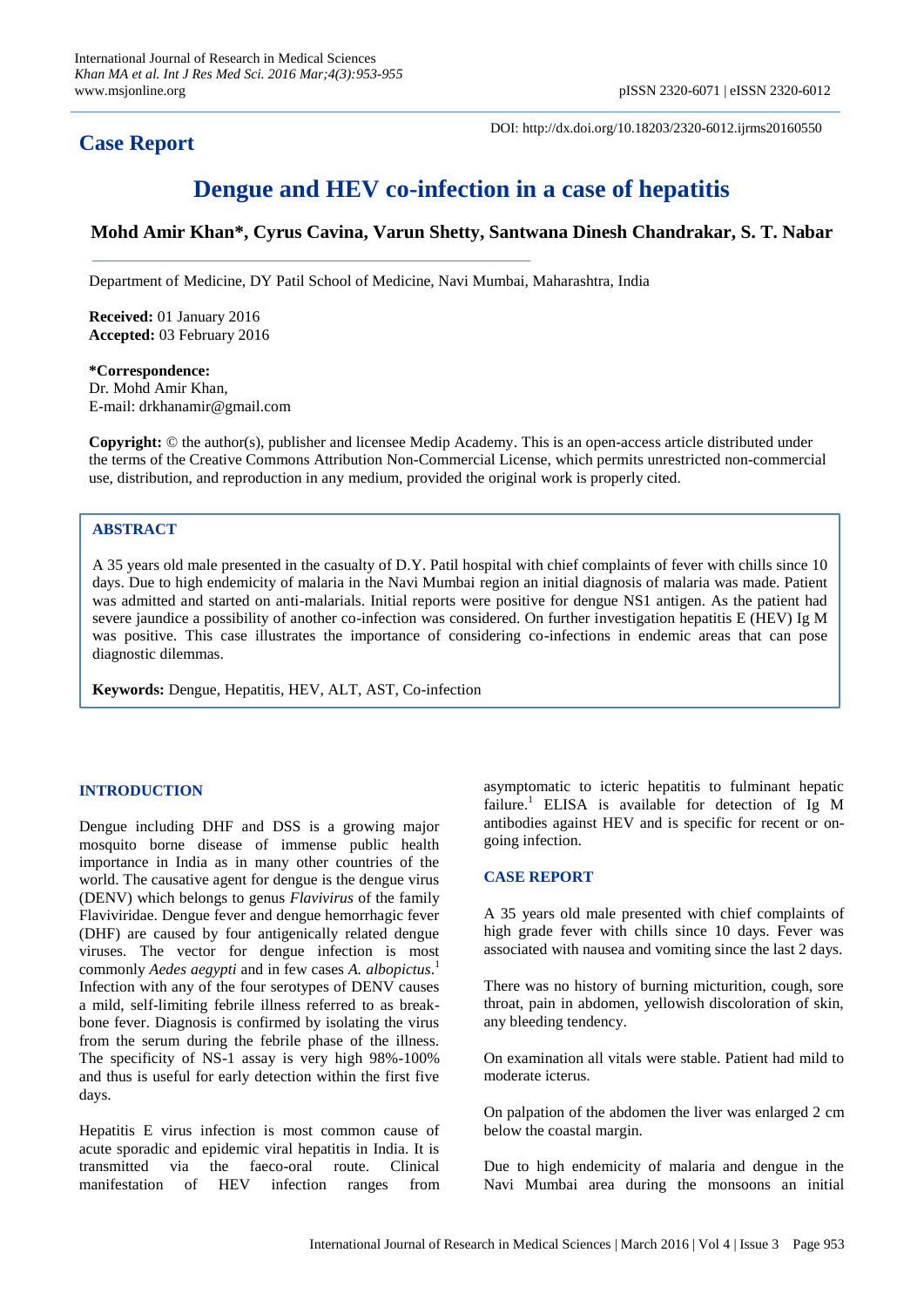diagnosis of malaria was made. Patient was admitted and started on anti-malarials. Peripheral smear for malarial parasites as well as malarial antigen test were negative and hence the antimalarial were stopped. Initial investigations revealed thrombocytopenia, leukopenia and raised haematocrit. Dengue NS1 antigen was positive and hence the diagnosis of dengue was made.

#### *Initial reports*

CBC Haemoglobin: 15.2 gm/dl TLC: 3.6 Platelets: 113 PCV: 47.7 MCV: 84.6 Peripheral smear for MP: Negative Malarial antigen test: Negative Dengue NS1: Positive Lepto Ig: Negative S. Creatinine: 0.6 Liver profile Total bilirubin: 10.2 Direct bilirubin: 5.4 Indirect bilirubin: 4.8 Total protein: 7.6 Albumin: 4.5 AST: 386 ALT: 334 ALP: 228 PT: 17.7 INR: 1.6

## **Table 1: Serial CBC's during the course of hospitalization.**

|             | Day  | Day  | Day  | <b>Day</b> | Day  | Day  |
|-------------|------|------|------|------------|------|------|
|             |      |      | 5    |            |      | 8    |
| Haemoglobin | 14.9 | 13.7 | 15.2 | 15.1       | 15.2 | 14.3 |
| <b>TLC</b>  | 45   | 3.2  | 5.9  | 4.9        | 4.6  | 5.1  |
| Platelets   | 109  | 85   | 76   | 36         | 41   | 62   |
| <b>PCV</b>  | 47 7 | 40 2 | 47.7 | 43.7       | 45.9 | 44.6 |
| <b>MCV</b>  | 84.6 | 83.7 | 83.4 | 83         | 84   |      |

## **Table 2: Serial liver profile's during the stay in hospital.**

|                                   | $\bf Day 1$ | Day 3   | Day 5   | Day 7   | Day 9   |
|-----------------------------------|-------------|---------|---------|---------|---------|
| Total<br>bilirubin                | 10.2        | 9.9     | 9.5     | 5.6     | 3.2     |
| Direct/In-<br>direct<br>bilirubin | 5.4/4.8     | 6.6/3.9 | 6.5/3.3 | 3.8/1.8 | 2.0/1.2 |
| Total<br>protein/<br>albumin      | 7.6/4.5     | 7.2/3.6 | 7.3/3.7 | 7.5/3.9 | 7.7/4.3 |
| <b>AST</b>                        | 386         | 996.1   | 463.5   | 200.8   | 122.6   |
| AI.T                              | 334         | 1262    | 924.1   | 529.7   | 289.8   |
| <b>ALP</b>                        | 228         | 176     | 186.6   | 196.4   | 114     |

As the jaundice was disproportionate to that generally seen in dengue hepatitis, the possibility of a co-infection was considered hence HbsAg, Anti HCV antibodies, HAV IgM and HEV IgM were sent.

HbsAg: Negative Anti HCV: Negative HAV IgM:  $0.52$  index (< $0.80$ -negative) HEV IgM: 8.93 (>1.1-positive)

Thus the diagnosis of dengue with hepatitis E coinfection was made.

#### **DISCUSSION**

Malaria and dengue are rampant in the Navi Mumbai area. Any patient of acute febrile illness with thrombocytopenia can be empirically started on antimalarial. There are several overlapping clinical features of malaria, dengue and viral hepatitis, which make it difficult to reach to a diagnosis especially in a resource limited setup. All the three above mentioned infections are known to cause liver involvement.

The involvement of liver in dengue fever is not uncommon as reported in literature since  $1970$ .<sup>3</sup> In the Liver function tests (LFT) most common abnormality seen is elevated transaminases which are involved in amino acid metabolism. In approximately 90% of the patients with DF, aspartate aminotransferase (AST) is higher than the alanine aminotransferase  $(ALT)^{4,5}$ Jaundice and acute liver failure are rarely seen in dengue fever. Liver involvement in dengue can occur due to direct effect of the virus or host immune response on liver cells; circulatory compromise caused by hypotension or localized vascular leakage inside the liver capsule and tissue tropism of particular viral serotypes or genotypes.<sup>6</sup> Biopsy specimens obtained from a small number of patients with DSS who died have shown a variety of patterns including micro vesicular steatosis, hepatocellular necrosis with associated councilman bodies, Kupffer cell destruction, and inflammatory infiltrates at the hepatic portal tracts.<sup>7,8</sup>

If the liver functions are deranged out of proportion to that seen in dengue infection and there is associated hyperbilirubinemia the possibility of co-infection should be considered.

Occurrence of co-infections in immunocompetent hosts is rare. Dengue and hepatitis E have different modes of transmission making the chances of co-infection even rarer. Under diagnosis of such cases is very likely due to the overlapping clinical spectrum. This case highlights the presence of co-infections that are not transmitted via the same route. Hence the physician needs to be aware of such co-infection.